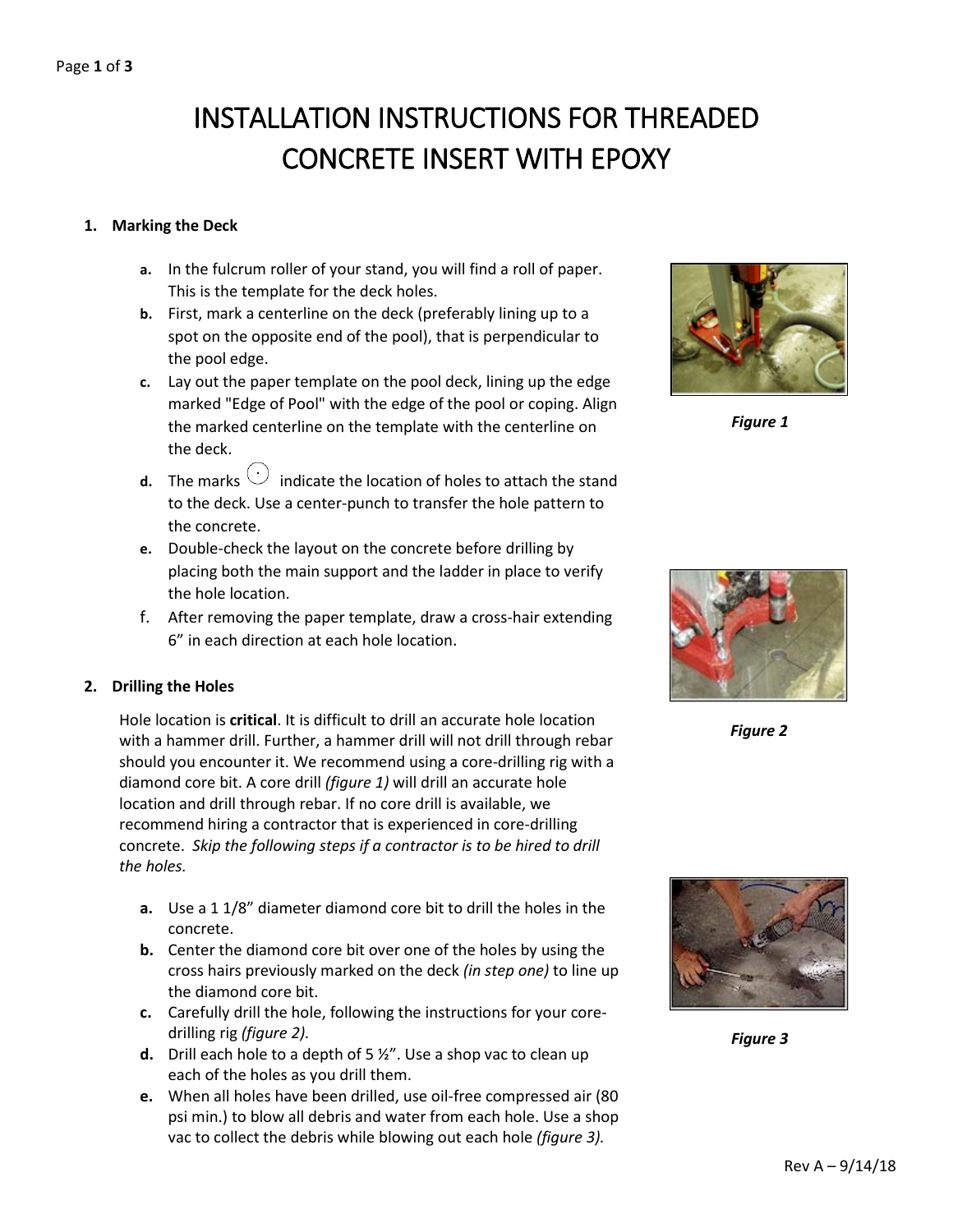- **f.** Place the threaded insert into the hole to check for desired depth. The threaded insert must not protrude above the surface of the deck.
- **g.** Remove the threaded insert. Use the supplied brush to clean the walls of the hole. The correct technique is to use a twisting motion while brushing.
- **h.** Use oil-free compressed air and a shop vac to clean out the hole *(figure 4).* Drill and clean **all** holes before proceeding to *step 3.*

## **3. Preparing the Epoxy Dispenser** *(figure 5)*

- **a.** Screw on the supplied mixing nozzle onto the foil pack *(parts A & B epoxy).*
- **b.** Before inserting the cartridge in the dispenser, pull the piston advance rod to the rearmost position while pressing the release button.
- **c.** Line up the attachment hole at the front of the cartridge with the installation lug located at the front of the dispenser cradle, with the Hilti logo facing upright. Swing the rear end of the cartridge down and hook to the rear installation lug on the dispenser cradle.
- **d.** Insert the foil pack as far as it will go into the plastic cartridge.
- **e.** Fold the cartridge down into place until you hear an audible click.
- **f.** Pull the trigger. A piercing point built into the junction piece opens the epoxy foil pack automatically. The epoxy components can be seen mixing as they pass through the nozzle.
- **g.** The epoxy that first flows out of the mixing nozzle is not mixed well enough and is not suitable to use. Pull the trigger twice, then press the release button. Discard the dispensed epoxy.

## **4. Applying the Epoxy**

- **a.** The epoxy must be injected into the hole without forming air pockets. To achieve this, insert the mixing nozzle to the base of the hole and slowly withdraw the nozzle after each trigger pull.
- **b.** Holes should be filled approximately 2/3 full *(figure 6).* Insure that the gap between the anchor and the concrete is completely filled with adhesive.
- **c.** After injecting the epoxy, depressurize the dispenser by pressing the release trigger. This will prevent epoxy from discharging from the dispenser.



*Figure 4*



*Figure 5*



*Figure 6*